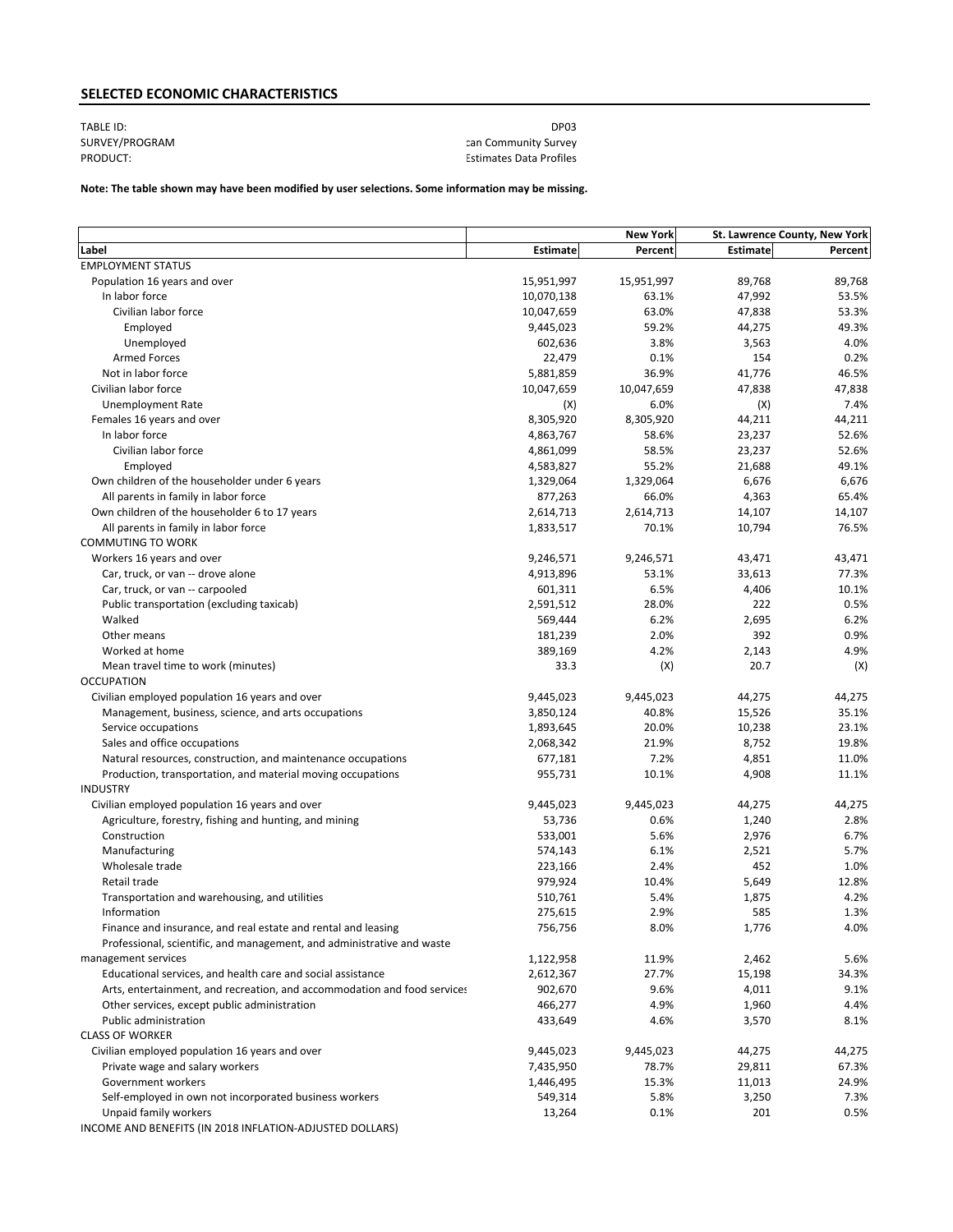| Total households                                                                 | 7,316,537        | 7,316,537   | 41,669         | 41,669      |
|----------------------------------------------------------------------------------|------------------|-------------|----------------|-------------|
| Less than $$10,000$                                                              | 492,408          | 6.7%        | 2,613          | 6.3%        |
| \$10,000 to \$14,999                                                             | 378,399          | 5.2%        | 2,995          | 7.2%        |
| \$15,000 to \$24,999                                                             | 644,450          | 8.8%        | 5,256          | 12.6%       |
| \$25,000 to \$34,999                                                             | 602,146          | 8.2%        | 4,566          | 11.0%       |
| \$35,000 to \$49,999                                                             | 797,884          | 10.9%       | 5,641          | 13.5%       |
| \$50,000 to \$74,999                                                             | 1,140,869        | 15.6%       | 7,683          | 18.4%       |
| \$75,000 to \$99,999                                                             | 868,488          | 11.9%       | 5,480          | 13.2%       |
| \$100,000 to \$149,999                                                           | 1,124,622        | 15.4%       | 5,030          | 12.1%       |
| \$150,000 to \$199,999                                                           | 554,471          | 7.6%        | 1,370          | 3.3%        |
| \$200,000 or more                                                                | 712,800          | 9.7%        | 1,035          | 2.5%        |
| Median household income (dollars)                                                | 65,323           | (X)         | 49,305         | (X)         |
| Mean household income (dollars)                                                  | 97,424           | (X)         | 63,127         | (X)         |
| With earnings                                                                    | 5,652,226        | 77.3%       | 29,503         | 70.8%       |
| Mean earnings (dollars)                                                          | 102,501          | (X)         | 64,000         | (X)         |
| <b>With Social Security</b>                                                      | 2,259,185        | 30.9%       | 15,809         | 37.9%       |
| Mean Social Security income (dollars)                                            | 19,472           | (X)         | 18,731         | (X)         |
| With retirement income                                                           | 1,350,890        | 18.5%       | 11,118         | 26.7%       |
| Mean retirement income (dollars)                                                 | 28,623           | (X)<br>6.4% | 23,157         | (X)<br>7.9% |
| With Supplemental Security Income<br>Mean Supplemental Security Income (dollars) | 466,292          |             | 3,306          |             |
| With cash public assistance income                                               | 9,754<br>246,680 | (X)<br>3.4% | 9,524<br>2,089 | (X)<br>5.0% |
| Mean cash public assistance income (dollars)                                     | 3,691            | (X)         | 3,209          | (X)         |
| With Food Stamp/SNAP benefits in the past 12 months                              | 1,094,793        | 15.0%       | 6,853          | 16.4%       |
| Families                                                                         | 4,634,204        | 4,634,204   | 26,421         | 26,421      |
| Less than \$10,000                                                               | 198,059          | 4.3%        | 1,162          | 4.4%        |
| \$10,000 to \$14,999                                                             | 135,022          | 2.9%        | 950            | 3.6%        |
| \$15,000 to \$24,999                                                             | 304,408          | 6.6%        | 2,432          | 9.2%        |
| \$25,000 to \$34,999                                                             | 332,436          | 7.2%        | 2,580          | 9.8%        |
| \$35,000 to \$49,999                                                             | 475,641          | 10.3%       | 3,485          | 13.2%       |
| \$50,000 to \$74,999                                                             | 730,283          | 15.8%       | 5,225          | 19.8%       |
| \$75,000 to \$99,999                                                             | 603,250          | 13.0%       | 4,275          | 16.2%       |
| \$100,000 to \$149,999                                                           | 844,228          | 18.2%       | 4,249          | 16.1%       |
| \$150,000 to \$199,999                                                           | 437,685          | 9.4%        | 1,209          | 4.6%        |
| \$200,000 or more                                                                | 573,192          | 12.4%       | 854            | 3.2%        |
| Median family income (dollars)                                                   | 80,419           | (X)         | 60,146         | (X)         |
| Mean family income (dollars)                                                     | 114,090          | (X)         | 73,937         | (X)         |
| Per capita income (dollars)                                                      | 37,470           | (X)         | 24,473         | (X)         |
| Nonfamily households                                                             | 2,682,333        | 2,682,333   | 15,248         | 15,248      |
| Median nonfamily income (dollars)                                                | 40,403           | (X)         | 28,255         | (X)         |
| Mean nonfamily income (dollars)                                                  | 64,251           | (X)         | 40,357         | (X)         |
| Median earnings for workers (dollars)                                            | 37,701           | (X)         | 26,975         | (X)         |
| Median earnings for male full-time, year-round workers (dollars)                 | 56,502           | (X)         | 50,806         | (X)         |
| Median earnings for female full-time, year-round workers (dollars)               | 49,513           | (X)         | 39,305         | (X)         |
| HEALTH INSURANCE COVERAGE                                                        |                  |             |                |             |
| Civilian noninstitutionalized population                                         | 19,378,618       | 19,378,618  | 105,917        | 105,917     |
| With health insurance coverage                                                   | 18,123,450       | 93.5%       | 99,649         | 94.1%       |
| With private health insurance                                                    | 12,950,832       | 66.8%       | 73,039         | 69.0%       |
| With public coverage                                                             | 7,478,376        | 38.6%       | 43,408         | 41.0%       |
| No health insurance coverage                                                     | 1,255,168        | 6.5%        | 6,268          | 5.9%        |
| Civilian noninstitutionalized population under 19 years                          | 4,388,587        | 4,388,587   | 24,972         | 24,972      |
| No health insurance coverage                                                     | 118,899          | 2.7%        | 1,578          | 6.3%        |
| Civilian noninstitutionalized population 19 to 64 years                          | 12,016,485       | 12,016,485  | 63,946         | 63,946      |
| In labor force:                                                                  | 9,299,620        | 9,299,620   | 44,357         | 44,357      |
| Employed:                                                                        | 8,759,365        | 8,759,365   | 41,241         | 41,241      |
| With health insurance coverage                                                   | 8,005,451        | 91.4%       | 38,249         | 92.7%       |
| With private health insurance                                                    | 6,931,709        | 79.1%       | 32,472         | 78.7%       |
| With public coverage                                                             | 1,282,853        | 14.6%       | 7,286          | 17.7%       |
| No health insurance coverage                                                     | 753,914          | 8.6%        | 2,992          | 7.3%        |
| Unemployed:                                                                      | 540,255          | 540,255     | 3,116          | 3,116       |
| With health insurance coverage                                                   | 444,905          | 82.4%       | 2,682          | 86.1%       |
| With private health insurance                                                    | 219,601          | 40.6%       | 1,366          | 43.8%       |
| With public coverage                                                             | 246,398          | 45.6%       | 1,485          | 47.7%       |
| No health insurance coverage                                                     | 95,350           | 17.6%       | 434            | 13.9%       |
| Not in labor force:                                                              | 2,716,865        | 2,716,865   | 19,589         | 19,589      |
| With health insurance coverage                                                   | 2,453,718        | 90.3%       | 18,340         | 93.6%       |
| With private health insurance                                                    | 1,357,898        | 50.0%       | 12,373         | 63.2%       |
| With public coverage                                                             | 1,303,489        | 48.0%       | 7,978          | 40.7%       |
| No health insurance coverage                                                     | 263,147          | 9.7%        | 1,249          | 6.4%        |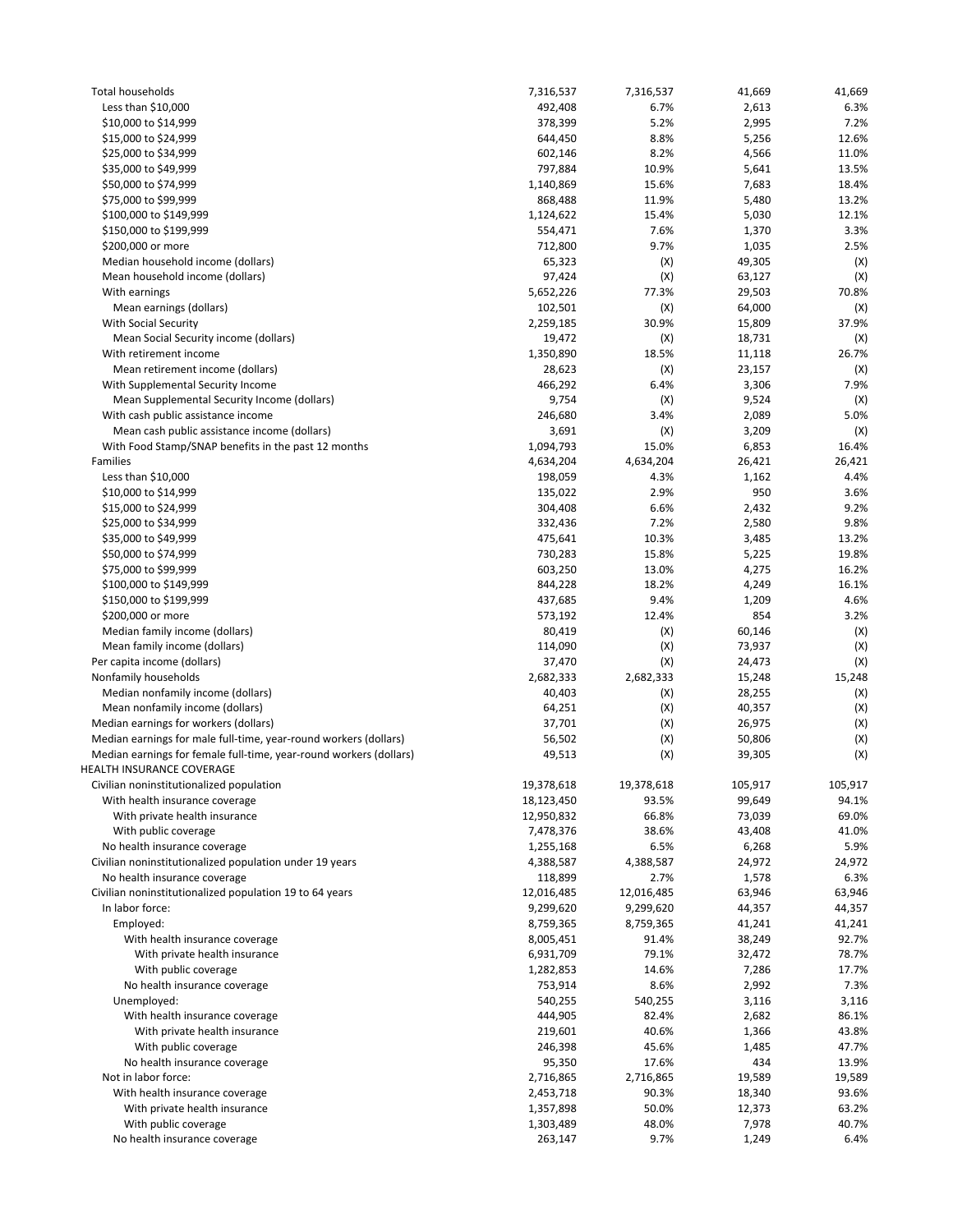| PERCENTAGE OF FAMILIES AND PEOPLE WHOSE INCOME IN THE PAST 12 |     |       |     |       |
|---------------------------------------------------------------|-----|-------|-----|-------|
| MONTHS IS BELOW THE POVERTY LEVEL                             |     |       |     |       |
| All families                                                  | (X) | 10.9% | (X) | 12.6% |
| With related children of the householder under 18 years       | (X) | 17.0% | (X) | 21.4% |
| With related children of the householder under 5 years only   | (X) | 14.8% | (X) | 22.3% |
| Married couple families                                       | (X) | 5.8%  | (X) | 6.8%  |
| With related children of the householder under 18 years       | (X) | 8.2%  | (X) | 11.6% |
| With related children of the householder under 5 years only   | (X) | 6.4%  | (X) | 7.2%  |
| Families with female householder, no husband present          | (X) | 26.0% | (X) | 28.9% |
| With related children of the householder under 18 years       | (X) | 36.4% | (X) | 36.5% |
| With related children of the householder under 5 years only   | (X) | 36.9% | (X) | 35.7% |
| All people                                                    | (X) | 14.6% | (X) | 17.7% |
| Under 18 years                                                | (X) | 20.6% | (X) | 25.2% |
| Related children of the householder under 18 years            | (X) | 20.2% | (X) | 24.4% |
| Related children of the householder under 5 years             | (X) | 21.9% | (X) | 31.5% |
| Related children of the householder 5 to 17 years             | (X) | 19.6% | (X) | 21.9% |
| 18 years and over                                             | (X) | 13.0% | (X) | 15.5% |
| 18 to 64 years                                                | (X) | 13.4% | (X) | 17.6% |
| 65 years and over                                             | (X) | 11.5% | (X) | 8.5%  |
| People in families                                            | (X) | 12.0% | (X) | 14.3% |
| Unrelated individuals 15 years and over                       | (X) | 24.9% | (X) | 29.4% |

## **DATA NOTES**

| <b>TABLE ID</b>        | DP03                                                                           |
|------------------------|--------------------------------------------------------------------------------|
| SURVEY/PROGRAM         | <b>American Community Survey</b>                                               |
| <b>VINTAGE</b>         | 2018                                                                           |
| <b>DATASET</b>         | ACSDP5Y2018                                                                    |
| PRODUCT:               | ACS 5-Year Estimates Data Profiles                                             |
| FTP URL:               | None                                                                           |
| <b>API URL:</b>        | Download the entire table at https://api.census.gov/data/2018/acs/acs5/profile |
| <b>USER SELECTIONS</b> |                                                                                |

### GEOS GEOS **GEOS GEOS STEP IS A SEXUAL SERVICE COUNTS AND MENU** New York; St. Lawrence County, New York DATASETS Estimates Data Profiles

**EXCLUDED COLUMNS** None

### **APPLIED FILTERS**

None

# **APPLIED SORTING**

None

### **WEB ADDRESS**

https://data.census.gov/cedsci/table?g=0400000US36\_0500000US36089&d=ACS%205‐ Year%20Estimates%20Data%20Profiles&tid=ACSDP5Y2018.DP03&hidePreview=true

#### **TABLE NOTES:**

Although the American Community Survey (ACS) produces population, demographic and housing unit estimates, it is the Census Bureau's Population Estimates Program that produces and disseminates the official estimates of the population for the nation, states, counties, cities, and towns and estimates of housing units for states and counties.

Supporting documentation on code lists, subject definitions, data accuracy, and statistical testing can be found on the American Community Survey website in the Technical Documentation section. Sample size and data quality measures (including coverage rates, allocation rates, and response rates) can be found on the American Community Survey website in the Methodology section.

Source: U.S. Census Bureau, 2014‐2018 American Community Survey 5‐Year Estimates

Data are based on a sample and are subject to sampling variability. The degree of uncertainty for an estimate arising from sampling variability is represented through the use of a margin of error. The value shown here is the 90 percent margin of error. The margin of error can be interpreted roughly as providing a 90 percent probability that the interval defined by the estimate minus the margin of error and the estimate plus the margin of error (the lower and upper confidence bounds) contains the true value. In addition to sampling variability, the ACS estimates are subject to nonsampling error (for a discussion of nonsampling variability, see ACS Technical documentation). The effect of nonsampling error is not represented in these tables.

Employment and unemployment estimates may vary from the official labor force data released by the Bureau of Labor Statistics because of differences in survey design and data collection. For guidance on differences in employment and unemployment estimates from different sources go to Labor Force Guidance